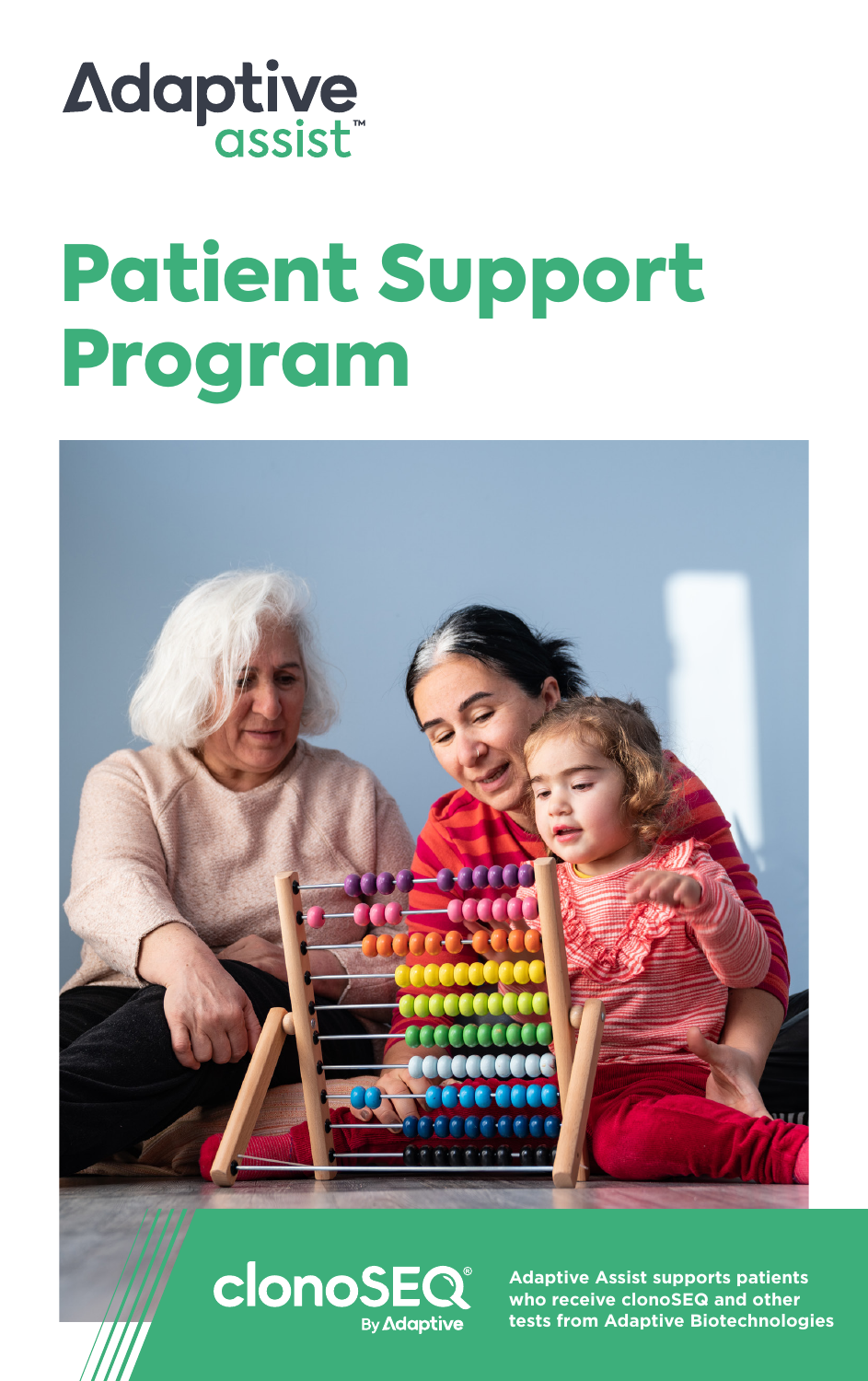## For clonoSEQ® patients, Adaptive Assist<sup>™</sup> is with you every step of the way

We understand that each patient's situation is unique, which is why Adaptive Assist provides support at each point in the insurance and billing process, helping to make each step straightforward and transparent. The Adaptive Assist program helps facilitate access to clonoSEQ testing services for lymphoid cancer patients who could benefit from the clinical insights provided by minimal residual disease (MRD) testing.

# We support patients with:



**Upfront, out-of-pocket estimates** 



**Prior authorization management** 



**Appeal for maximum benefits and lowest out-of-pocket costs** 

| I |
|---|
|   |

**Assistance with out-of-pocket costs after coverage for qualifying patients**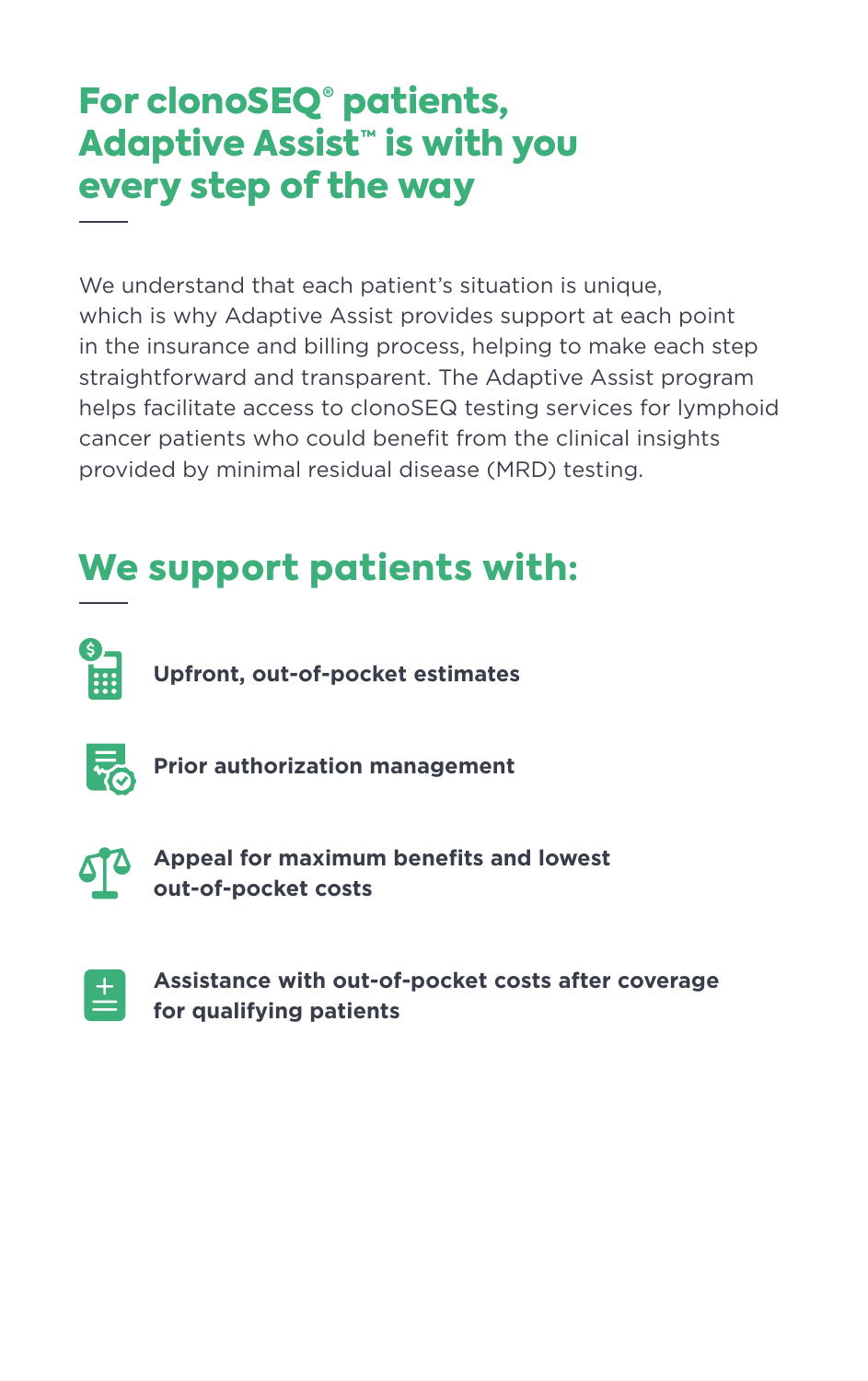## Broad billing support tailored to each patient's needs

# Enroll today

Here's what you can expect when we work with you, your healthcare team, and/or your health insurance plan.



#### **Step 1: Submit an application**

Call our Patient Support Team to sign up for the Adaptive Assist program or print and mail your application to:

Adaptive Biotechnologies Dept LA 24084 Pasadena, CA 91185-4084



#### **Step 2: Learn potential out-of-pocket estimate**  Adaptive will provide an estimate of your upfront out-of-pocket costs and let you know whether you

qualify for financial support.



#### **Step 3: Give permission**

If you receive a "Consent to Appeal" form from Adaptive, please fill it out and return it promptly to help us appeal for coverage for your test.



#### **Step 4: Get updates**

Adaptive will notify you of any new information throughout the billing and appeals process.

Call our Patient Support Team at 1 (855) 236-9230 for 5-minute enrollment or print and mail your application to us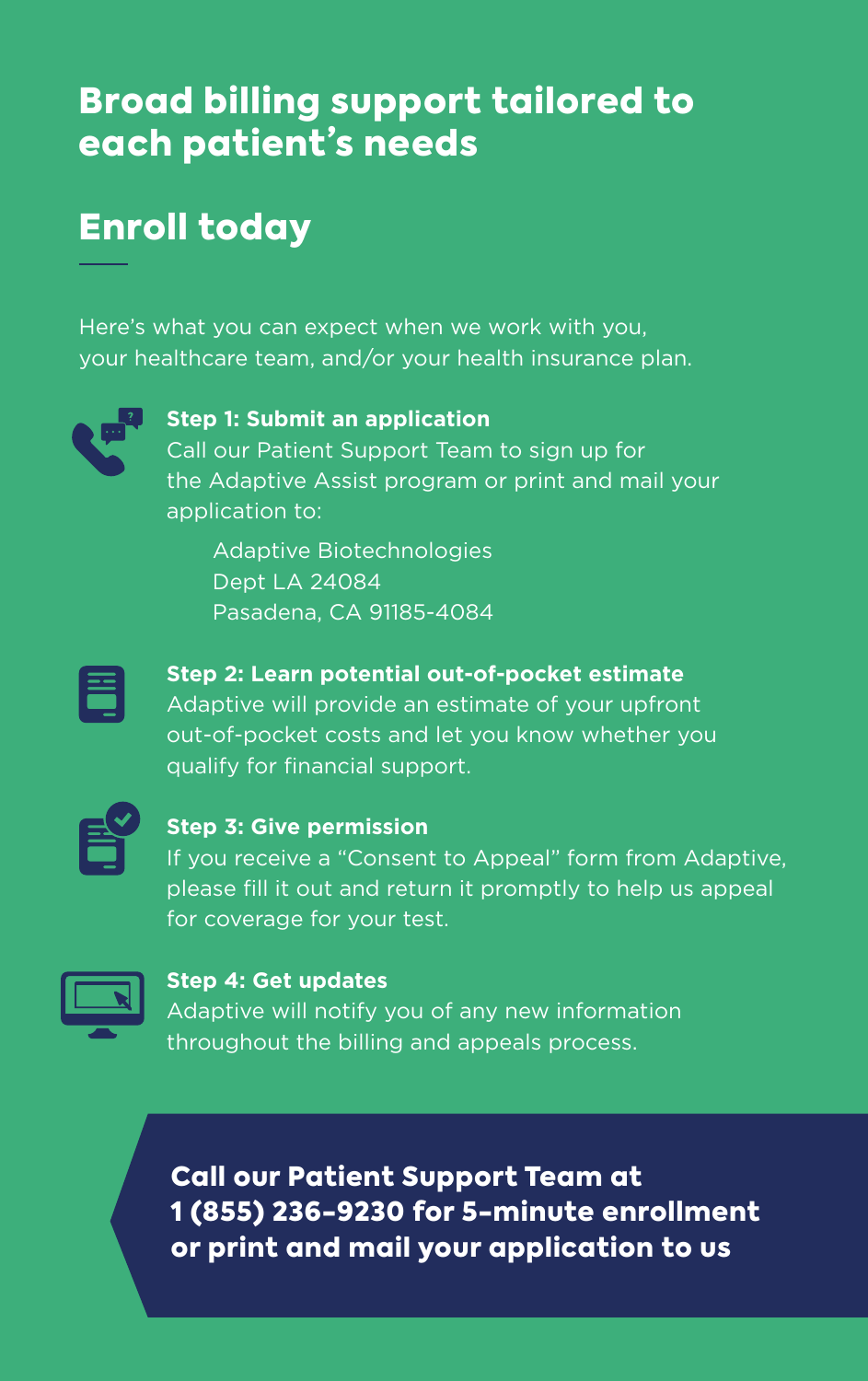# Frequently Asked Questions

*Reach out to our Patient Support Team at 1 (855) 236-9230 to learn more.*

#### **Q: What is the clonoSEQ MRD Test, and why has my doctor ordered it?**

**A:** clonoSEQ is a test to measure minimal residual disease (MRD) to help you monitor, manage, and move forward with your blood cancer care. clonoSEQ is the first and only FDA-cleared test that detects, counts, and tracks MRD in patients with multiple myeloma, CLL, or B-ALL. Adaptive Biotechnologies is the company that offers clonoSEQ.

#### **Q: Is clonoSEQ testing covered by my insurance plan?**

**A:** Depending on the type of insurance you have, coverage for clonoSEQ testing may differ. Adaptive will bill your insurance company directly and work with your plan to obtain the proper level of coverage for clonoSEQ. If your insurance plan limits or fully denies coverage for clonoSEQ, Adaptive will appeal the claim when possible and work on your behalf to seek payment for testing. You may receive a "Consent to Appeal" form from Adaptive. Please fill it out and return it promptly to help us in appealing for coverage for your test.

In some cases, you may have some out-of-pocket costs, such as coinsurance, for clonoSEQ. Please call our Patient Support Team at 1 (855) 236-9230 to understand your potential out-of-pocket costs, verify your coverage, or discuss payment plan options. Be sure to talk to your doctor about how clonoSEQ may fit into your treatment plan before initiating testing.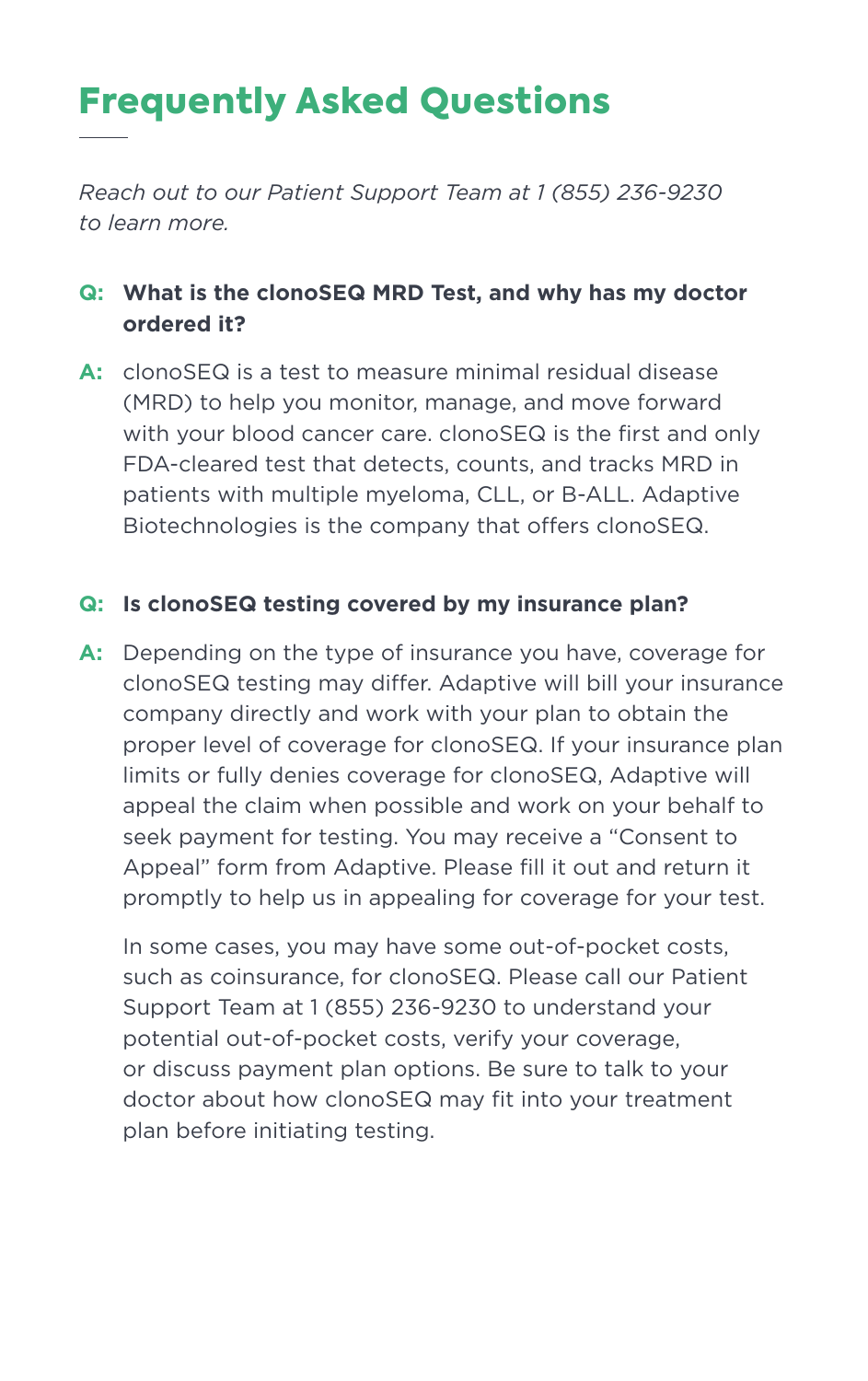#### **Q: Is clonoSEQ covered by Medicare?**

**A:** Medicare covers clonoSEQ testing performed on blood or bone marrow samples from patients with multiple myeloma, B-cell acute lymphoblastic leukemia, or chronic lymphocytic leukemia, at multiple time points throughout a patient's treatment.

When there is reason to believe that Medicare will not cover the test, you will be asked to review and sign an Advance Beneficiary Notice (ABN) informing you that Medicare considers the test to be noncovered, the reason why testing is not covered, and your financial responsibility, prior to any services being performed.

#### **Q: Can I find out what my potential out-of-pocket cost for the clonoSEQ MRD test will be?**

**A:** Out-of-pocket cost estimates are available prior to submission of a clonoSEQ order by contacting our Patient Support Team at 1 (855) 236-9230. The amount quoted during this process is an estimate based on plan benefits and unmet deductible or coinsurance and/or copay amounts and is subject to change based on other claims that are being processed for you.

During the call, we will attempt to qualify eligible patients for financial assistance through our Adaptive Assist Patient Support Program so that we can more accurately estimate the potential out-of-pocket costs.

#### **Q: Who is eligible for financial assistance through the Adaptive Assist Patient Support Program?**

- **A:** To be eligible for financial assistance, a patient must meet all of the following criteria:
	- Be a US citizen or legal resident age 18 years or older
		- Patients under the age of 18 are eligible but require the application form to be signed by a parent or legal guardian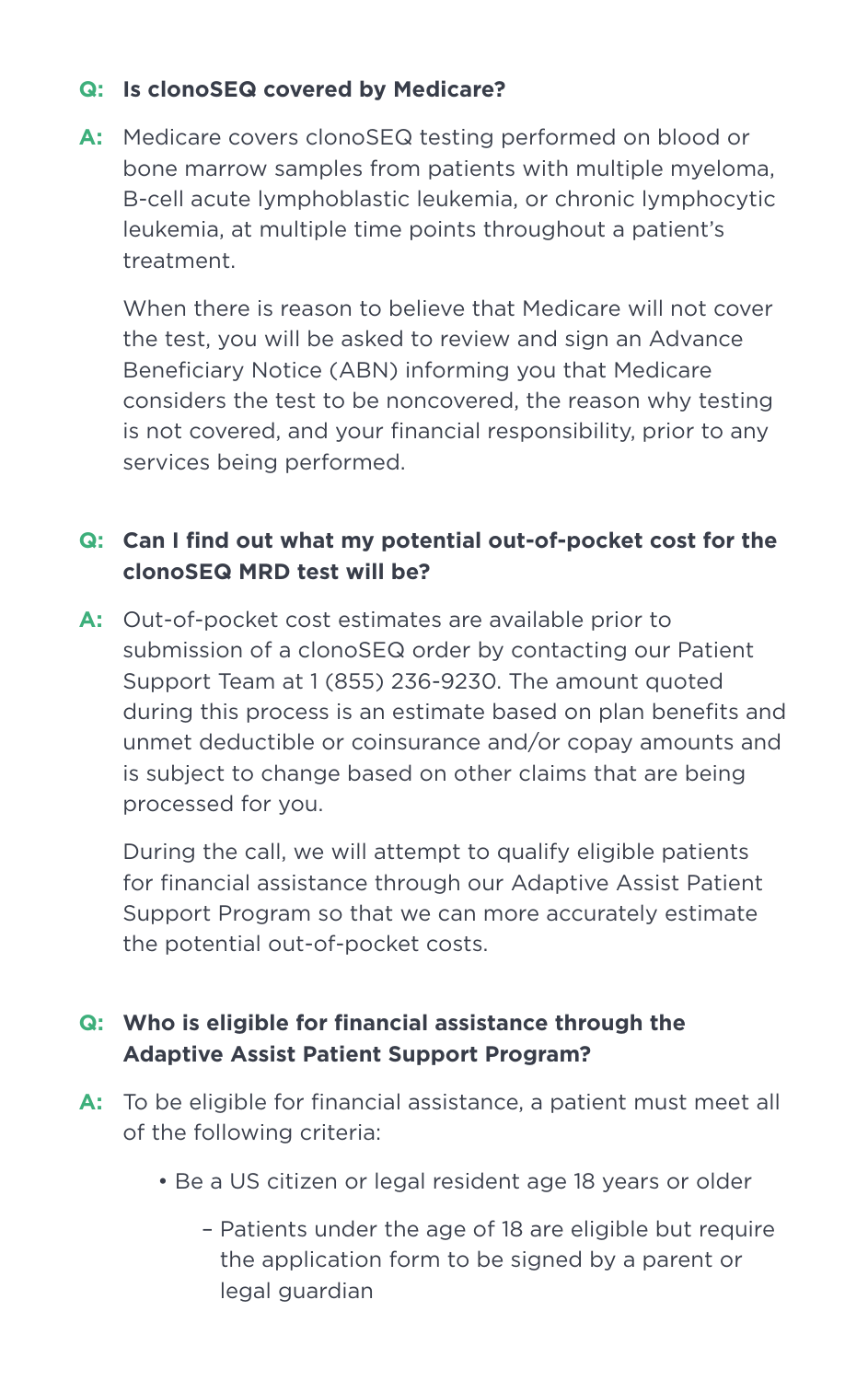- Be uninsured or have insurance that does not cover the full cost of clonoSEQ testing
- Meet financial need requirements based on the patient's income and the number of persons in their household or the sum of medical expenses as a percentage of household income.

 Please call the Patient Support Team at 1 (855) 236-9230 or complete the application form to see if you might qualify for reduced out-of-pocket costs

 • NOTE: Patients should be prepared to provide documentation supporting financial need if selected for the program's eligibility verification process

#### **Q: I received an Explanation of Benefits (EOB) from my insurance company for clonoSEQ testing. What should I do now?**

**A:** If you have already received clonoSEQ testing, your insurance company will likely send you an EOB. The EOB is **not** a bill. It will show what was paid, what deductions were applied, and what part of the total cost is not covered by your insurance.

#### **Q: What if my insurance company paid me directly for clonoSEQ testing?**

**A:** If you received a payment directly from your insurance company for clonoSEQ testing, you are required to forward the payment and related Explanation of Benefits (EOB) to Adaptive Biotechnologies as the provider of these testing services. Please call our Patient Support Team at 1 (855) 236-9230 as soon as possible to learn how to forward the payment and necessary corresponding documents to Adaptive Biotechnologies.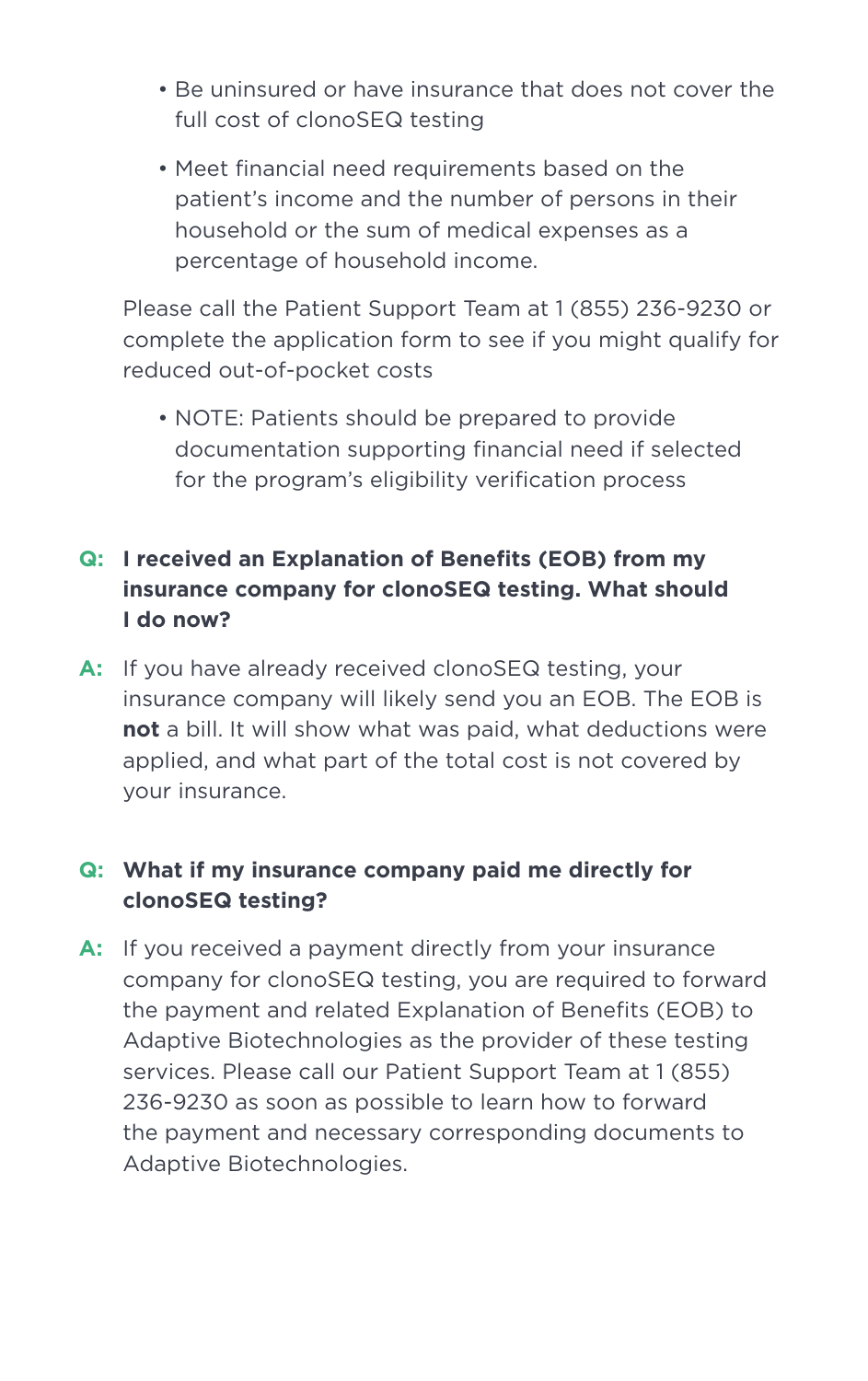#### **Q: What are my payment options?**

- A: Adaptive Biotechnologies currently offers 3 payment options—phone, online, or mail:
	- To pay over the phone by credit card, call our Patient Support Team at 1 (855) 236-9230
	- To submit a credit card payment online, visit www. MyLabBill.com/SQ
	- To submit a payment via the mail, send a copy of your clonoSEQ patient statement along with a personal check or money order made out to Adaptive Biotechnologies to the address below:

 Adaptive Biotechnologies Dept LA 24084 Pasadena, CA 981185-4084

 If you have a financial responsibility for clonoSEQ MRD testing, contact us to see if you qualify for financial support.

#### **Q: What documentation may be required to determine if I am eligible for financial assistance?**

**A:** Adaptive Biotechnologies will perform an upfront eligibility verification of patients applying for financial assistance. You may be required to provide supporting documentation of the financial information provided if your application is selected for review.

You must provide this documentation, such as a W2, paycheck stub, or other such documentation, within 45 days of notification that you have been selected for the process.

Once we review your application along with the documentation you provide, we will send you a letter regarding your program qualification outcome and your level of financial assistance, if applicable. Your approval for financial assistance will be valid for a period of 1 year.